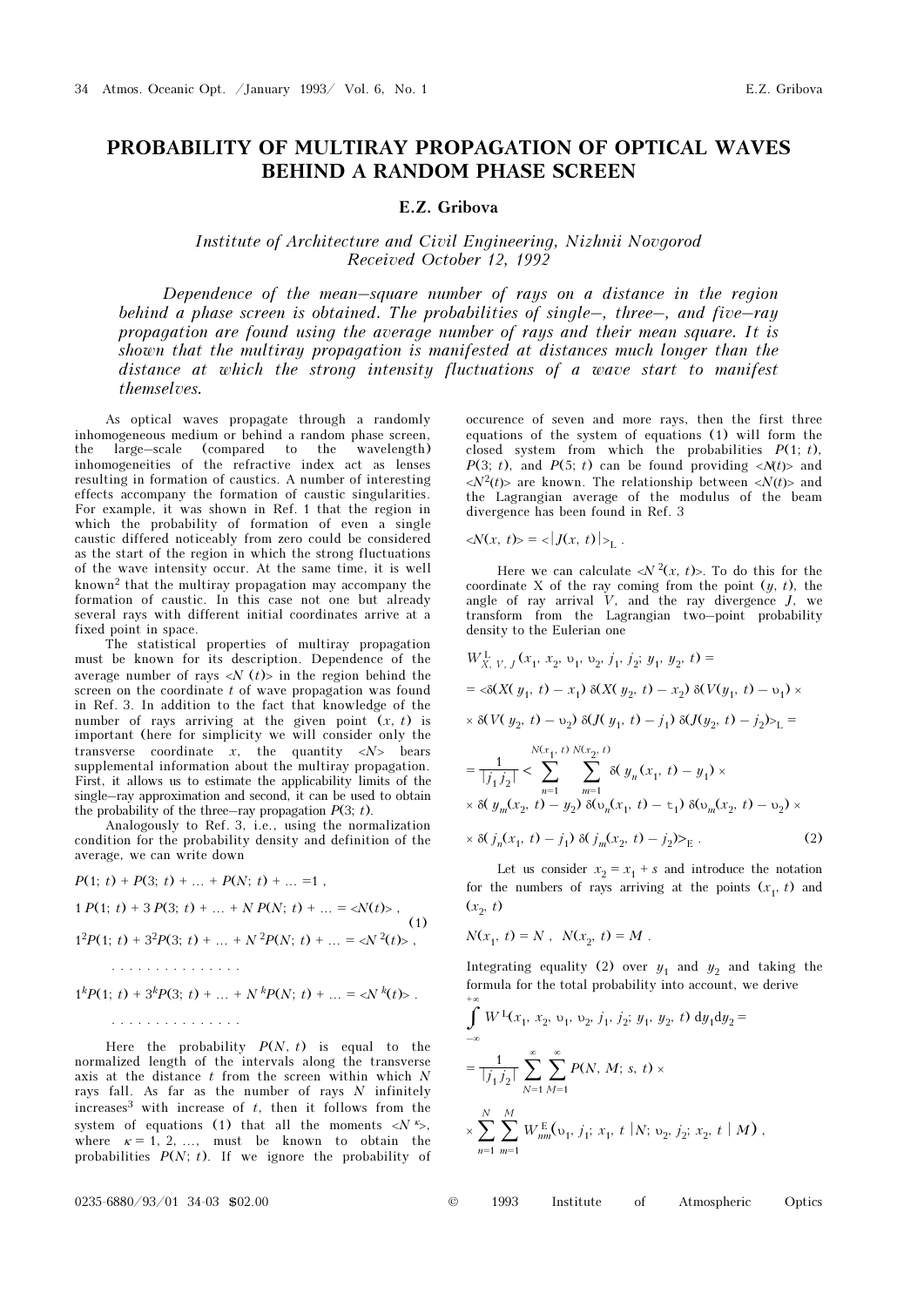where  $P(N, M; s, t)$  is the probability that N rays will arrive at the point  $(x_1, t)$  and M rays – at the point  $(x_1 + s, t)$ ;  $W_{nm}^E$  is the joint probability density of the Eulerian fields  $t$  and  $j$  in the nth and mth rays under the same conditions. We multiply the last equality by  $|j_1 j_2|$ and integrate it over  $j_1$ ,  $j_2$ ,  $v_1$ , and  $v_2$ 

$$
\int_{-\infty}^{+\infty} |j_1 j_2| W^1(x_1, x_2, j_1, j_2; y_1, y_2, t) dy_1 dy_2 dy_1 dy_2 =
$$
\n
$$
= \sum_{N, M}^{\infty} NMP(N, M; s, t).
$$
\n(3)

It can be seen that the right–side expression represents the correlation function of the number of rays

$$
K_N(s, t) = \langle N(x, t) N(x + s, t) \rangle.
$$

Let us simplify the left side of Eq. (3) accounting for the statistical homogeneity of the medium. To do this, we go over to the coordinates

$$
s=x_1-x_2\;,\;\;s_0=y_1-y_2\;,\;\;q_0=\frac{y_1+y_2}{2}
$$

and integrate over  $q_0$ 

$$
K_N(s, t) = \int_{-\infty}^{+\infty} |j_1 j_2| W^{\mathrm{L}}(s, j_1, j_2; s_0, t) \mathrm{d}s_0 \mathrm{d}j_1 \mathrm{d}j_2. \tag{4}
$$

By definition,

$$
W^{L}(s, j_{1}, j_{2}; s_{0}, t) =
$$
  
=  $\langle \delta(X(s_{0}, t) - X(0, t) - s) \delta(J(s_{0}, t) - j_{1}) \delta(J(0, t) - j_{2}) \rangle$ .

Substituting  $W<sup>L</sup>$  into Eq. (4) on account of the properties of the δ–function, we obtain

$$
K_N(s, t) = \int_{-\infty}^{+\infty} \langle |J(0, t) J(s_0, t) | \delta(X(s_0, t) - X(0, t) - s) \rangle ds_0. \tag{5}
$$

We employ the relations for the coordinate and divergence of the geometric optical ray behind the phase screen<sup>3</sup>

$$
X (y, t) = y + v_0(y) t,
$$
  
\n
$$
J (y, t) = 1 + u (y) t, u = v'_0(y).
$$

Then, taking these equations into account, we can perform the averaging in Eq. (5) using the joint probability density of the quantities  $(s - s_0) / t$ ,  $p_1 = u(0) t$ , and  $p_2 = u(s_0) t$ 

$$
K_N(s, t) = \frac{1}{t} \int_{-\infty}^{+\infty} |(1 + p_1) (1 + p_2)| \times
$$
  
 
$$
\times W\left(\frac{s - s_0}{t}, p_1, p_2; s, t\right) ds_0 dp_1 dp_2.
$$
 (6)

The sought–after quantity  $\langle N^2(t) \rangle$  can be obtained from Eq. (6) for  $s = 0$ .

The field  $v_0(y)$  is taken to be Gaussian with zero average and covariance function

$$
B_{v_0}(s_0) = \sigma_0^2 \exp(-s_0^2/d^2) ,
$$

where  $d$  is the characteristic scale of the inhomogeneities of the screen. The probability density of the three–dimensional normal distribution<sup>4</sup> is

$$
W(\xi_1, \xi_2, \xi_3) = \frac{1}{(2\pi)^{3/2} \sigma_1 \sigma_2 \sigma_3 \sqrt{\Delta}} \times
$$
  
\n
$$
\times \exp \left\{ -\frac{1}{2\Delta} \left[ \frac{\xi_1^2}{\sigma_1^2} \left( 1 - R_{23}^2 \right) + \frac{\xi_2^2}{\sigma_2^2} \left( 1 - R_{13}^2 \right) + \frac{\xi_3^2}{\sigma_3^2} \left( 1 - R_{12}^2 \right) + \right. \\ \left. + \frac{2\xi_1\xi_2}{\sigma_1\sigma_2} \left( R_{12} - R_{13}R_{23} \right) + \frac{2\xi_2\xi_3}{\sigma_2\sigma_3} \left( R_{23} - R_{12}R_{13} \right) + \right. \\ \left. + \frac{2\xi_1\xi_3}{\sigma_1\sigma_3} \left( R_{13} - R_{12}R_{23} \right) \right\},
$$
  
\nwhere

$$
\Delta = 1 - R_{12}^2 - R_{13}^2 + R_{23}^2 + 2R_{12}R_{13}R_{23} .
$$

In our case

$$
\xi_1 = \frac{s - s_0}{t}
$$
,  $\xi_2 = p_1$ ,  $\xi_3 = p_2$ ,  $\sigma_1 = \sigma_s$ ,  $\sigma_2 = \sigma_3 = \sigma_p$ ,

while the cross–correlation coefficients have the form

$$
R_{12} = R(\ p_1, s_0) = \frac{t}{\sigma_p \sigma_s} \frac{dB_{\nu_0}(s_0)}{ds_0},
$$
  
\n
$$
R_{13} = R(\ p_2, s_0) = R_{12},
$$
  
\n
$$
R_{23} = R(\ p_1, p_2) = -\frac{t^2}{\sigma_p^2} \frac{d^2 B_{\nu_0}(s_0)}{ds_0^2}.
$$

In addition, the variances  $\sigma_s$  and  $\sigma_p$  of the fields s and  $p_{1,2}$ are also expressed in terms of the function  $B_{\nu_0}(s_0)$ 

$$
\sigma_s^2 = 2(\sigma_0^2 - B_{\nu_0}(s_0)), \ \sigma_p^2 = -t^2 \left. \frac{d^2 B_{\nu_0}(s_0)}{ds_0^2} \right|_{s_0 = 0}.
$$

Further we can conveniently use the new dimensionless coordinates

$$
\eta_0 = \frac{s_0}{d}
$$
,  $z = \frac{t}{t_0} = t \frac{\sigma_0}{d}$ .

Here  $d$  is the characteristic focal length,<sup>5</sup> i.e., the distance from the screen at which the strong fluctuations of the wave intensity occur.

Substituting now the function  $W(\eta_0, p_1, p_2; z)$  into Eq. (6), we finally derive

$$
\langle N^2(z) \rangle = \frac{1}{8\pi^{3/2} z^3} \int_{-\infty}^{+\infty} |(1 + p_1)(1 + p_2)| \frac{1}{\sqrt{A_1 A_2}} \times \exp \left\{-\frac{1}{4 z^2 A_4} \left[ \eta_0^2 A_0 + \frac{(p_1^2 + p_2^2) A_2}{A_1} + \right. \right\}
$$